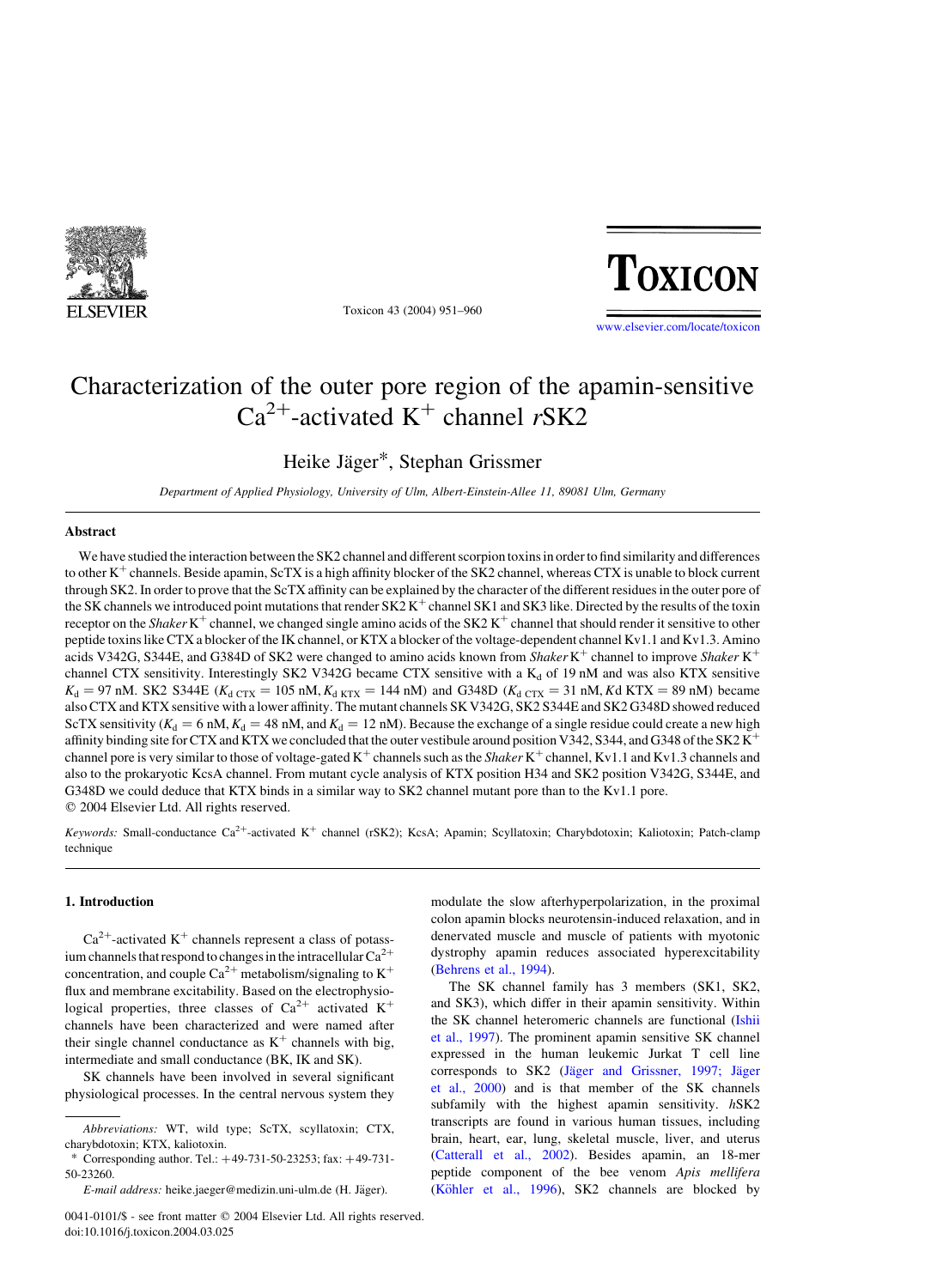the 31-mer scorpion toxin scyllatoxin (ScTX, leiurotoxin I) from Leiurus quinquestriatus hebraeus ([Castle and](#page-8-0) [Strong, 1986; Chicchi et al., 1988; Auguste et al., 1990](#page-8-0)), by P05 from Androctonus mauretanicus [\(Zerrouk et al.,](#page-9-0) [1993](#page-9-0)), BmPO5 from Buthus martensii Karsch [\(Romi-Lebrun et al., 1997\)](#page-9-0), Tamapin from the red scorpion Mesobuthus tamulus ([Pedarzani et al., 2002\)](#page-9-0) and Tsk from Tityus serrulatus ([Blanc et al., 1997](#page-8-0)). Interestingly these highly specific blockers of the SK2 channel apamin and ScTX lack any sequence homology [\(Fig. 2A](#page-3-0)). Therefore we were interested to identify their binding determinants. For apamin the differences in the amino acid sequence in the pore region of the SK channels have been proven to influence the apamin sensitivity ([Ischii et al., 1997](#page-9-0)). We wanted to identify the ScTX binding determinants and compare the SK2 outer pore with other  $K^+$  channel pores. Furthermore we tried to create a charybdotoxin (CTX) binding site on the external SK2 channel pore. The differences to CTX sensitive  $K^+$  channels pores are of interest because CTX has been used extensively to characterize Kv, IK, and BK channel pores and therefore a lot of structural data exist describing these pore structures. CTX is isolated from the scorpion Leiurus quinquestriatus and does not block SK channels but  $Ca^{2+}$ -activated K<sup>+</sup> channel with intermediate and big conductance (IK, BK) and the voltage-gated potassium channel Kv1.3 ([Catterall et al.,](#page-8-0)  $2002$ ). CTX inhibits ion conduction through  $K^+$  channels by occluding the pore at the extracellular opening by covering or plugging the external mouth of the channel [\(Miller, 1995](#page-9-0)). The positively charged ammonium group of K27 of CTX seems to be projected downwards into the pore mimicing  $K^+$  ions entering the pore ([Park and](#page-9-0) [Miller, 1992, a,b\)](#page-9-0). For CTX this functional residue is located on the flat  $\beta$ -sheet covering approximately 200  $\AA^2$  (18 × 12 Å). There are several others CTX-like toxins like KTX, NTX, Tsk, and P05 that have a high degree of sequence identity and similar tertiary fold like CTX and interestingly Tsk and P05 block the SK2 channel and CTX, KTX, and NTX do not block SK channels.

The prokaryotic  $K^+$  channel KcsA from Streptomyces lividans has a high similarity with the eukaryotic  $K^+$ channels [\(Schrempf et al., 1995](#page-9-0)) and the crystal structure was determined at  $3.2 \text{ Å}$  ([Doyle et al., 1998\)](#page-9-0). The structure revealed a tetrameric complex with a centrally located pore, each with two transmembrane helices flanking a selectivity filter. Despite the fact that KcsA is gated by pH while most of the eukaryotic  $K^+$  channels use voltage or  $Ca^{2+}$  it is assumed that the structures conferring the  $K^+$  selectivity are the same T/SXGYD. This has been confirmed by the recent studies from [Jiang et al. \(2003\)](#page-9-0) who showed that the region of the KvAP channel and the KcsA channel conferring  $K^+$ selectivity are almost superimposable. The top of the selectivity filter with the turret on the extracellular side is not as informative compared to the selectivity filter of the KcsA. For example, the side chains of the amino acid residues of the turret are indeed rather flexible; some could even not be located in the KcsA crystal, like amino acid at position 51 and 71. Even the backbone structure may differ between  $K^+$  channels not only because of different amounts of non-conserved prolines in the turret region ([Fig. 1](#page-2-0)). Therefore peptide toxin studies are still helpful to compare the three-dimensional structure of different potassium channels and have shown differences between the KcsA model and voltage-gated Kv1.1 and Kv1.3 channels in the outer vestibule [\(Wrisch and Grissmer, 2000\)](#page-9-0). Here, we wanted to see whether SK channels look more like KcsA channels or more like voltage-gated  $K^+$  channels using similar approaches as have been used before.

# 2. Material and methods

# 2.1. Cells

TsA201 cells, a HEK293 cell line stable transfected with the SV40 T-antigen [\(DuBridge et al., 1987\)](#page-9-0) (tsA  $201 =$ formerly called 293/tsA1609neo; [Heinzel et al., 1988\)](#page-9-0) were grown in MEM containing 10% fetal bovine serum and 10% heat-inactivated fetal calf serum (PAA Laboratories, Linz, Austria), and 2 mM L-Glutamax I (Gibco, Eggenstein, Germany) at 37 °C and a  $CO<sub>2</sub>$  atmosphere of 5%.

#### 2.2. Construction of the SK2 expression vector

The  $rSK2$  c DNA (Köhler et al., 1996) was subcloned into the eukaryotic expression vector pcDNA3 (Invitrogen, Groningen, Netherlands) which provides a CMV promotor and an SV40 replication origin. The QuickChange<sup>™</sup> sitedirected mutagenesis kit (Stratagene, La Jolla, CA, USA) was used to generate point mutations coding for the amino acid exchanges.

## 2.3. Transfection

tsA201 cells were transiently transfected by the CaPO<sub>4</sub> method ([Ausubel et al., 1987\)](#page-8-0). DNA for transfection was prepared using Qiagen anion-exchange columns (Qiagen, Hilden, Germany). The SK2 coding plasmids for transfections were used together with a CD8 coding plasmid. Anti-CD8 antibodies coupled to paramagnetic beads (Dynal, Hamburg, Germany) were used to identify transfected tsA201 cells. After 1–3 days cells were used for wholecell current measurements.

# 2.4. Electrophysiology

Experiments were carried out using the whole-cell mode of the patch-clamp technique as described earlier ([Hamill](#page-9-0) [et al., 1981](#page-9-0)). SK2 channels were activated by whole-cell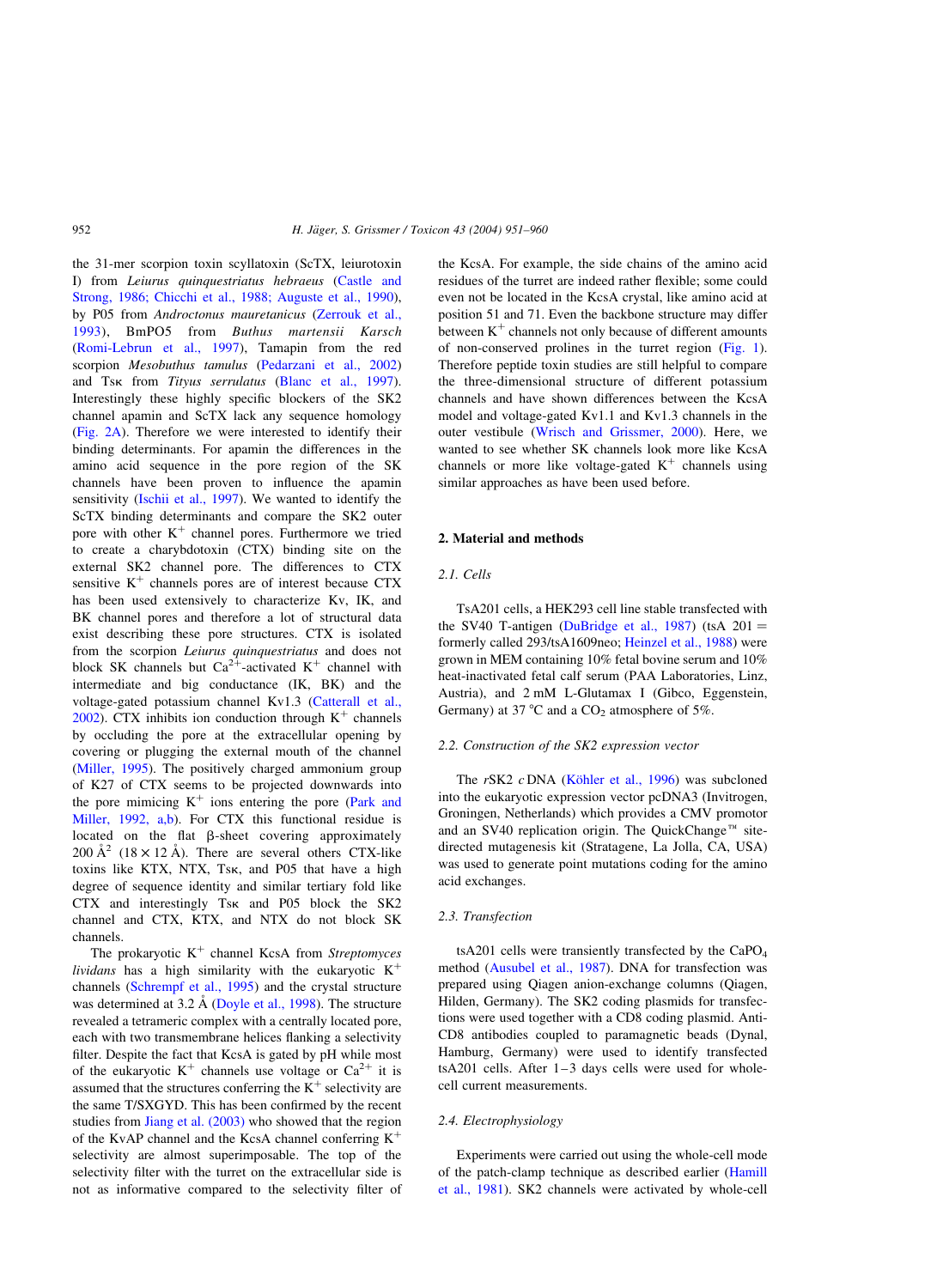H. Jäger, S. Grissmer / Toxicon 43 (2004) 951–960 953

<span id="page-2-0"></span>

Fig. 1. Amino acid sequence alignment of the pore region of some  $K^+$  channels. The T/SXGYGD motive and conserved amino acids among potassium channel are indicated by gray letters. Top and side views of KcsA channel (Protein Data Bank: 1BL8) Amino acid positions conferring CTX/ KTX sensitivity on SK2 channels are highlighted in red, major binding determinates for ScTX are highlighted in green.

dialysis with a pipette solution (in mM: 135 K-aspartate, 2  $MgCl<sub>2</sub>$ , 10 HEPES, 8.7 CaCl<sub>2</sub>, 10 EGTA, pH 7.2) containing 1 µM free Ca<sup>2+</sup>. [Ca<sup>2+</sup>]<sub>i</sub> was calculated assuming a  $K<sub>D</sub>$  for EGTA and  $Ca^{2+}$  at pH 7.2 of  $10^{-7}$  M [\(Portzehl et al., 1964\)](#page-9-0). Microelectrodes were pulled from glass capillaries (Clark Electromedical Instruments, Reading, UK), coated with Sylgard (Dow Corning Corp., Midland, MI), and fire polished to resistances of  $2-5$  M $\Omega$ . Ramp currents were elicited by 400 ms voltage ramps from  $-160$  to 40 mV every 20 s before and after application of a  $K^+$  solution. The bath solution contained (in mM): 160 NaCl, 4.5 KCl, 2  $CaCl<sub>2</sub>$ , 1 MgCl<sub>2</sub>, and either 10 MES, 10 HEPES or 10 Tris, adjusted to pH 6.0, 7.4 or 9.0 with NaOH (290–320 mOsm) or 164.5 KCl, 2 CaCl<sub>2</sub>, 1 MgCl<sub>2</sub>, 10 MES, 10 HEPES or 10 Tris, adjusted to either pH 6.0, 7.4, or 9.0 with NaOH (290– 320 mOsm). External solutions were changed by a syringedriven perfusion system. Membrane currents were recorded with an EPC-9 patch clamp amplifier (HEKA elektronik, Lambrecht, Germany), filtered at 2.9 kHz, and digitized. The holding potential in all experiments was  $-80$  mV. Stimulation and recording was controlled by a Macintosh computer with appropriate software (Pulse and PulseFit, HEKA elektronik, Lambrecht, Germany). Series resistance compensation (80%) was used, if the current exceeded 2 nA. All figures were corrected for capacitative currents using the auto  $C_{\text{fast}}$  and  $C_{\text{slow}}$  function of Pulse (HEKA elektronik, Lambrecht, Germany). Voltage ramps from  $-160$  to  $+40$ were elicited in the presence of different toxin concentrations  $(I_{\text{toxin}})$  and were divided by the current without toxin. Current measured at  $-160$  mV was used to determine the  $K_{\rm D}$  values  $(K_{\rm D} = \text{conc.}_{\text{toxin}} * I_{\text{toxin}}/(I_{\text{max}} - I_{\text{toxin}}).$  Data are given as mean  $\pm$  SEM from at least three independent experiments. Analysis was also performed using IGOR (Wavemetrics, Lake Oswego, OR, USA) software.

#### 2.5. Toxins

Peptide toxin block was measured in the presence of 0.1% bovine serum albumin. Apamin and CTX were purchased from Latoxan (Rosans, France) and were applied by a separate tubing system; ScTX was purchased from Bachem (Heidelberg, Germany). KTX mutants H34A, H34K, R31A/H34A, were generated recombinantly ([Wrisch](#page-9-0) [and Grissmer, 2000\)](#page-9-0). All other chemicals were from Sigma (Taufirchen, Germany). The apamin NMR data were kindly provided by Dr David E. Wemmer (University of California, Berkeley, CA, USA). The molecular structures of the toxins and the KcsA channel were viewed with Rasmol 2.7.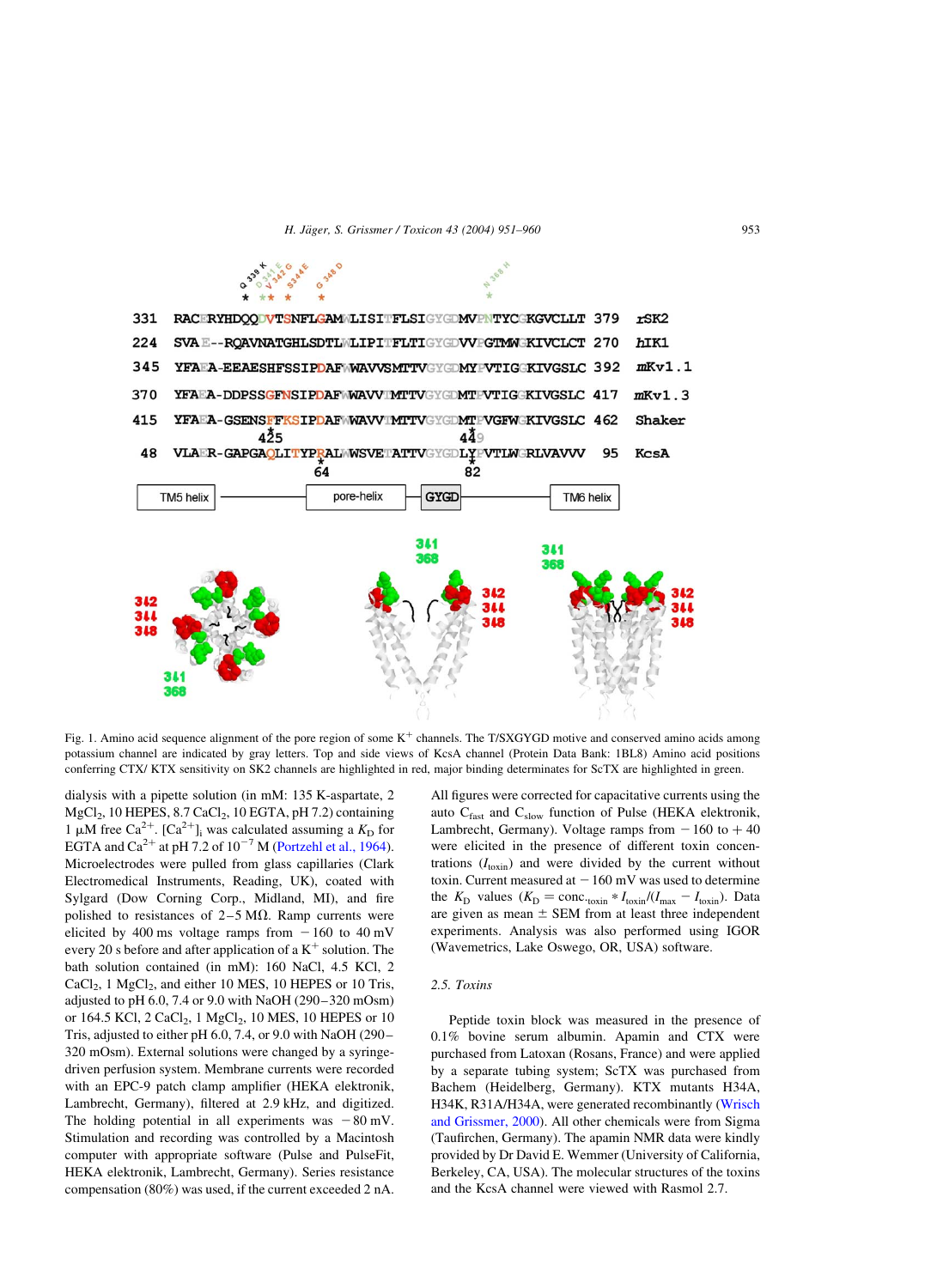<span id="page-3-0"></span>954 **H. Jäger, S. Grissmer / Toxicon 43 (2004) 951–960** 



Fig. 2. Comparison of peptide structures. A: Sequence alignment of apamin, ScTX, CTX, and KTX. Cysteins are highlighted in yellow disulfide bridges are indicated by bars. B: The toxins are shown as wire frames including all chains of the NMR structure. Important amino acids known to modulate affinity on SK2 channel are shown as solid CPKs in color. Apamin coordinates were friendly provided by Dr D. Wemmer (University of California, Berkeley, CA, USA). All other coordinates came from the Protein Data Bank (ScTX: 1SCY; CTX: 2CRD; and KTX:  $2KTX$ ).

#### 2.6. Mutant cycle analysis

With the thermodynamic mutant cycles analysis one can calculate the coupling energies between pairs of amino acids in a protein-protein complex. The dimensionless  $\Omega$  value, which describes the interaction strength of a given channeltoxin pair, was determined as described before [\(Aiyar et al.,](#page-8-0) [1995; Hildago and MacKinnon, 1995\)](#page-8-0). The change in coupling energy,  $\Delta\Delta G$  for the channel-toxin pairs was calculated using the formula  $\Delta\Delta G = kT \ln \Omega$  as described earlier ([Rauer et al., 2000](#page-9-0)). The distances between a pair of residues was estimated based on the studies of [Schreiber and](#page-9-0) [Fersht \(1995\); Hidalgo and MacKinnon \(1995\),](#page-9-0) assuming that  $\Delta\Delta G$  values  $> 0.5$  kcal mol<sup>-1</sup> corresponds to a distance of  $<$  5 Å between the residues.

#### 2.7. Electrostatic compliance measurements

For the estimation of the distances between the charges at KTX and the SK channel pore an electrostatic compliance calculation was used in order to determine the distances [\(Stocker and Miller, 1994; Aiyar et al., 1995; Bretschneider](#page-9-0) [et al., 1999](#page-9-0)). Protonation of H34 in KTX creates a higher effective KTX concentration at the receptor site of the channel compared with the bulk concentration. Calculation of the potential  $\psi$  causing the higher effective blocker concentration and the appropriate distances between the interacting residues was performed as described by [Bretschneider et al. \(1999\).](#page-8-0)

# 3. Results

In order to prove the assumption that the different apamin sensitivities among SK channels are conferred by the differences in their outer pore regions amino acid position 339, 341 and 368 of SK2 were changed to their SK1 and SK3 counterparts (see [Fig. 1\)](#page-2-0). SK1 has a lysine at the SK2 339 equivalent position and a glutamate at the SK2 341 equivalent position, while SK3 has a histidine at the SK2 368 equivalent position. Furthermore we wanted to examine if apamin and scyllatoxin may have convergent features, although apamin has no obvious sequence homology to scyllatoxin or other peptide toxins, which interact with  $K^+$ channels (Fig. 2). To characterize the effect of extracellular applied toxins on current through SK2 channels, we applied ramp currents from  $-160$  to  $+40$  mV for 400 ms in the presence and absence of different toxin concentrations. [Fig. 3](#page-4-0) shows in the upper row current through SK2 wt channels in the absence and presence of 0.3 nM ScTX. This concentration of ScTX was able to reduce the slope of the ramp current through SK2 wt channels by almost 50%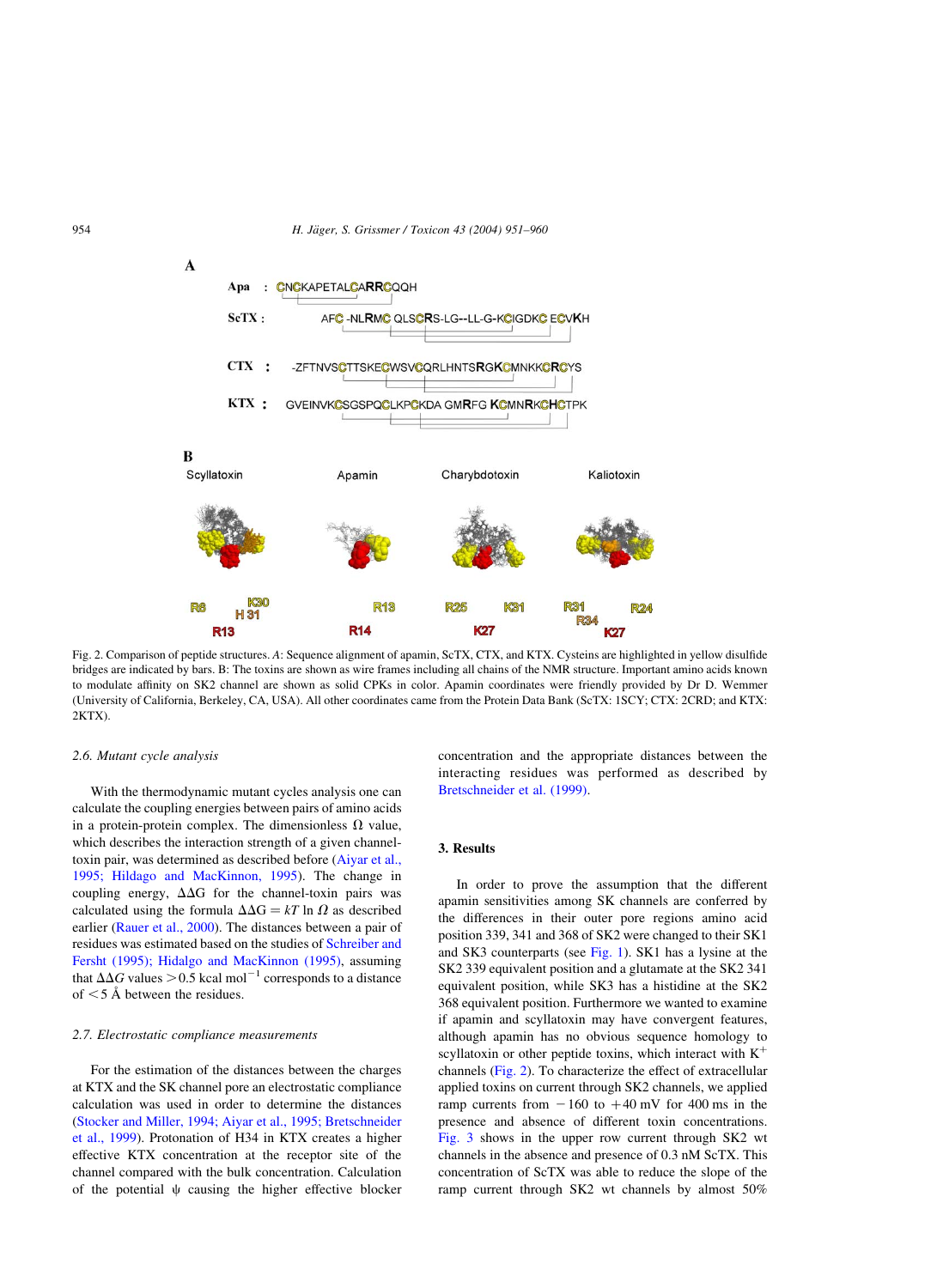<span id="page-4-0"></span>

Fig. 3. pH<sub>o</sub> effect on current through SK2 wt (upper row) and SK2 N368H (lower row) mutant channels expressed in tsA201 cells. SK2 channels were activated by whole-cell dialysis with a pipette solution containing 1  $\mu$ M free Ca<sup>2+</sup>. Traces were obtained after full activation of the current in  $K^+$  Ringer in the absence and presence of 0.3 nM ScTX for the wt and 1 nM ScTX for the SK2 N368H mutant channel at pH 6.0, pH 7.4 and pH 9.0.

independent of the applied  $pH<sub>o</sub>$ . From these reductions we calculated  $K_D$  values for the ScTX block of current through SK2 wt channels of  $0.3 \pm 0.03$  nM  $(n = 5)$ . At pH<sub>o</sub> 7.4 SK2 Q339K behaved like wild type  $(K_D = 0.6 \pm 0.04 \text{ nM})$ ,  $n = 4$ , data not shown), SK2 N368H (SK3-like) showed reduced ScTX sensitivity (see Fig. 3 lower row, middle;  $K_D = 3 \pm 0.9$  nM,  $n = 5$ ) and SK2 D341E (SK1-like) was no longer ScTX sensitive ( $K_D = 128 \pm 37$  nM,  $n = 5$ , data not shown). The current reduction by ScTX was fully reversible upon washout. Block of SK2 N368H channel was strongly  $pH_0$  sensitive (Fig. 3, lower row). SK2 N368H, based on the crystal structure of [Doyle et al. \(1998](#page-9-0)) is positioned at the outer entrance of the channel pore. We tested the possibility that protonation of N368H might repel ScTX which has positively charged residues in its binding surface. We tested this possibility by examining the  $\rm{pH}_{o}$ dependence of toxin block. The determination of the ScTX affinity of SK2 N368H at  $pH_0$  9.0 showed a  $K_D$  of  $1.9 \pm 0.5$  nM,  $n = 4$  while at pH<sub>o</sub> 6.0 a K<sub>D</sub> of  $31.1 \pm 8$  nM,  $n = 6$  was determined. Raising pH<sub>o</sub> from 6.0 to 9.0 increased the ScTX affinity about 10 -fold. For the WT channel SK2 that has a non-chargeable asparagine at position  $368$  no pH<sub>o</sub>-dependence of block was found. Indicating that the introduced histidine at position 368 is most likely the only titratable residue in the channel pore. It is probable that the toxin is electrostatically repelled by the protonated N368H of the mutant channel. Like the ScTX block, the extracellular  $TEA^+$  block is  $pH_0$  dependent in SK2 N368H (data not shown).

Several examples are known for amino acid substitutions that increase the sensitivity for certain peptide toxins. For example introducing a glycine at position F425 could increase Shaker affinity for CTX ([Goldstein et al., 1994\)](#page-9-0) while substituting three amino acids of the KcsA in the pore (Q58A, T61S, R64D) an although weak agitoxin2 (AgTX2) binding site could be generated with a  $K_D = 620$  nM ([MacKinnon et al., 1998\)](#page-9-0) and also a CTX binding site ([Heginbotham et al., 1999\)](#page-9-0). Under the circumstances that we could generate a CTX binding site on SK2 channels the Shaker and maybe also the KcsA data should serve as a template to model the SK2 pore structure. Therefore amino acids V342, S344 and G384 of SK2 were changed to amino acids known from Shaker K<sup>+</sup> channel to improve Shaker K<sup>+</sup> channel CTX sensitivity. While SK2 wt was not blocked by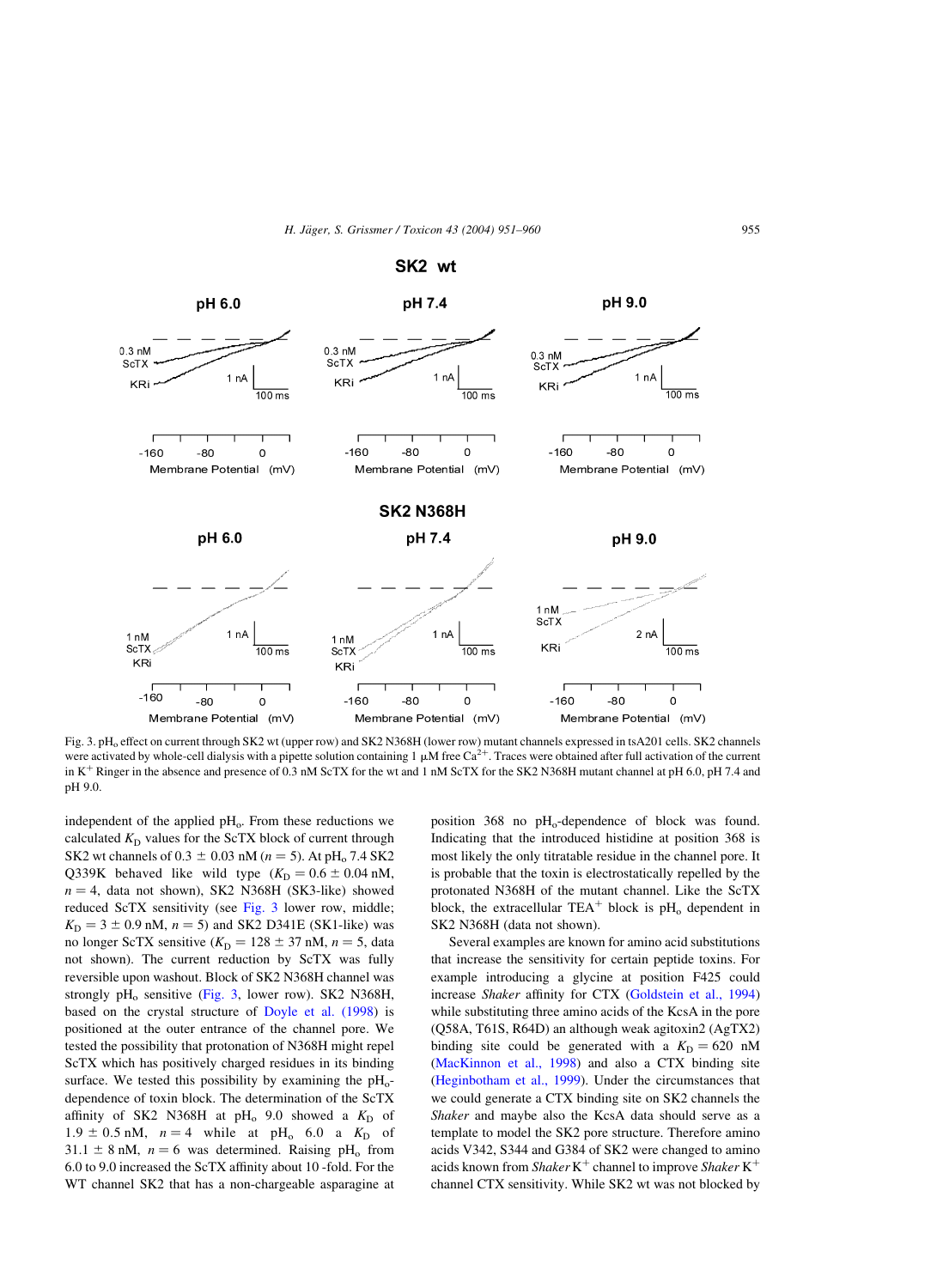

Fig. 4. Effect of CTX on current through SK2 wt, SK2 V342G and SK2 G348D channels expressed in tsA201 cells. SK2 channels were activated by whole-cell dialysis with a pipette solution containing 1  $\mu$ M free Ca<sup>2+</sup>. Ramp currents were elicited by 400 ms voltageramps from  $-160$  to 40 mV and were obtained after full activation of the current in  $K^+$  Ringer in the absence and presence of 50 or 100 nM CTX. The block by CTX was completely reversible upon washout.

100 nM CTX (Fig. 4, top), the SK2 V342G became CTX sensitive (Fig. 4, middle) with a  $K<sub>D</sub>$  of 19 nM and was also KTX sensitive  $(K_D = 97 \text{ nM})$ . SK2 S344E  $(K_D \text{ for CTX was})$ 105 nM,  $K_D$  for KTX was 144 nM) and G348D (Fig. 4, bottom) ( $K_D$  for CTX was 31 nM,  $K_D$  for KTX was 89 nM) became also CTX and KTX sensitive, however, with a lower affinity. In addition, the mutant channels SKV342G, SK2 S344E, and G348D showed reduced ScTX sensitivity  $(K_D = 6 \text{ nM}; K_D = 48 \text{ nM}; K_D = 12 \text{ nM}).$ 

For SK2 V342G having a KTX affinity  $(K_D = 97 \text{ nM})$ and SK2 G348D  $(K_D = 89 \text{ nM})$  we tested if the KTX docking configuration in the external vestibule is similar for SK and Kv channels. Changing  $pH_0$  from 6.0 to 8.2 improved the KTX affinity of SK2 V342G by a factor of 4.

For SK2 G348D we found the opposite effect by a rise in pH from 6.0 to 8.2 we found a decrease affinity by a factor of 9 [\(Fig. 5](#page-6-0)). To find out whether protonation of a histidine at position 34 of KTX is responsible for the  $pH_0$  dependent KTX block, like it was shown for mKv1.1 ([Wrisch and](#page-9-0) [Grissmer, 2000\)](#page-9-0), we determined the affinity of the KTX analogs KTX H34A, H34R and R31A/H34A ([Fig. 5\)](#page-6-0). As expected, KTX H34K blocked SK2 V342G with a 9 fold higher affinity compared to KTX H34A. A mutant-cycle analysis revealed a  $\Delta\Delta G$  value of 1.54 kcal/mol, which indicates a proximity of  $\leq$  5 Å. In addition we could show that KTX R31 interacts with position 342 of SK2 in the V342G mutant channel. A mutant-cycle analysis revealed a  $\Delta\Delta G$  value of 0.62 kcal/mol, which also indicates a proximity of  $\leq$  5 Å identical to the interaction point that was found for KTX R31 and mKv1.1 (H355) or Kv1.3 (G380) [\(Aiyar et al., 1995\)](#page-8-0). Furthermore we could show that KTX H34 interacts with position 348 of SK2 in the G348D mutant channel ( $\Delta \Delta G = 0.76$  kcal/mol). No coupling was found for KTX R31 and position 348 of SK2 in the G348D mutant channel  $(\Delta \Delta G = 0.41 \text{ kcal/mol})$ . From these data we assume that KTX does block SK2 V342G/SK2 G348D with a similar docking conformation like for mKv1.1 or  $mKv1.3$ 

To calculate the distances between His 34 in KTX and position 342, and 348 in SK2, we performed electrostatic compliance. Because it was not possible to determine the number of interacting channel subunits without investigating heterotetrameric channels, we calculated the potentials for one, two and four interacting channel subunits. We estimated distances of 3.7; 5.8, and  $8.3 \text{ Å}$  between His 34/KTX and one, two, or four interacting V342GSK2 and distances of 3.3, 5.4; and 7.6 Å between H34/KTX and one, two, or four interacting G348D/SK2. The electrostatic compliance calculation confirmed the distance calculation by mutant cycle analysis and suggested the interaction of His 34/KTX and only one channel subunit.

#### 4. Discussion

Like for other  $K^+$  channels a variety of pharmacological tools including peptide toxins and potent synthetic small molecules have been used to characterize SK channels. In contrast to other  $K^+$  channels blocking toxins, apamin and ScTX have been proven to be a high affinity blocker exclusively for SK channels, exhibiting no activity on voltage-gated, inward rectifier or other classes of  $Ca^{2+}$ activated  $K^+$  channels. Therefore we wanted to characterize the ScTX sensitivity as tool to characterize the SK channel pore.

Despite the absence of extensive amino acid sequence or structural homology, ScTX competes with apamin for the same, or overlapping binding sites on the outer vestibule of SK channels ([Fig. 2A](#page-3-0)) ([Auguste et al., 1992](#page-8-0)). Two other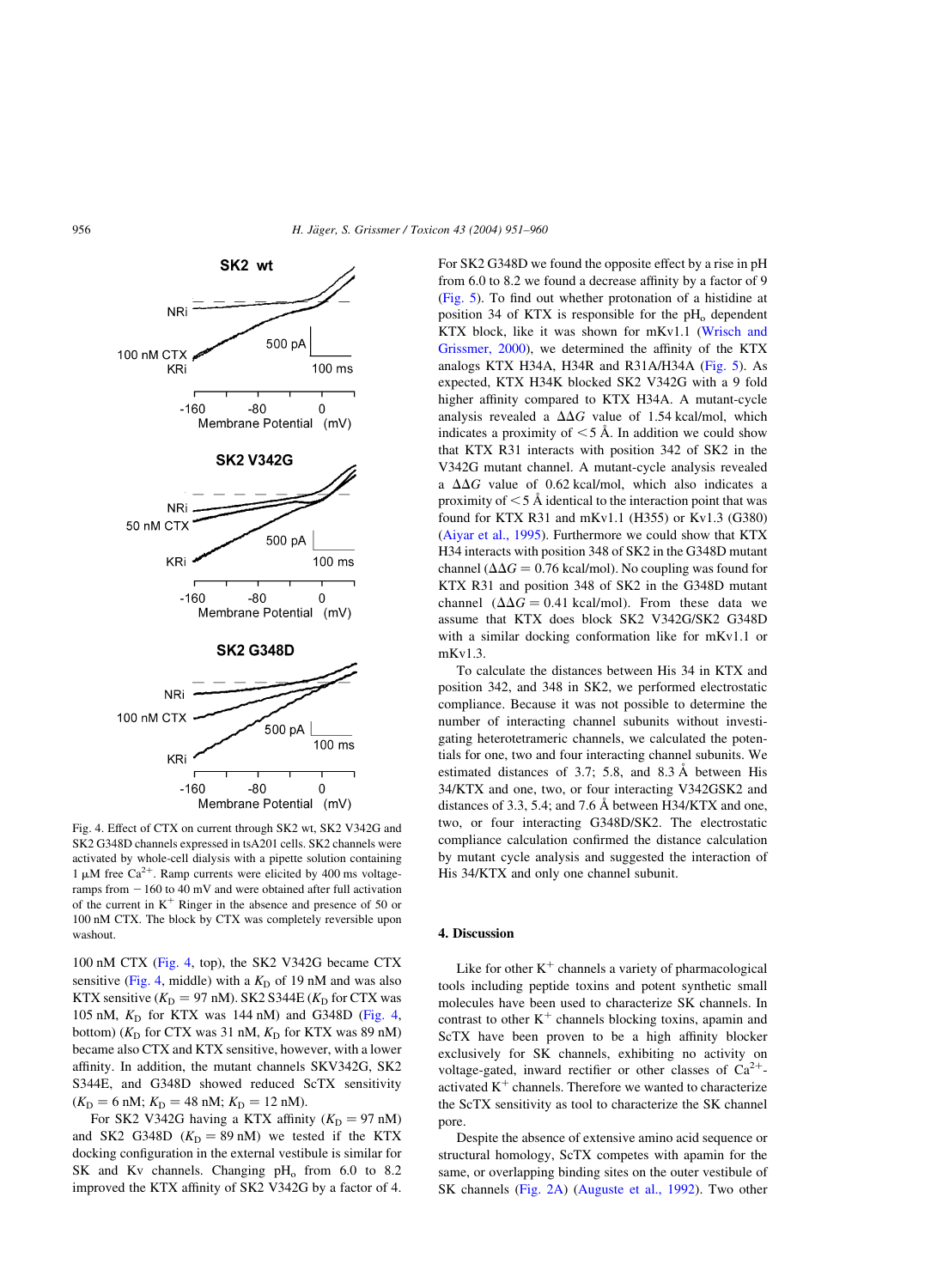<span id="page-6-0"></span>

Fig. 5. Influence of single amino acid substitutions in the pore region of SK2 channel on KTX and mutant KTX binding. The bar diagram shows the affinity of the peptide toxins to the individual channel as quantified through the  $K<sub>D</sub>$  values. Data represent mean  $\pm$  SEM  $(n = 3 - 8)$ .

scorpion venom toxins, P05 from Androctonus mauretanicus mauretanicus and BmP05 from Buthus martensi which exhibit high sequence similarity to ScTX, have been found to compete with  $^{125}$ I-apamin binding to synaptosomes, suggesting that they too interact with the SK channel pore. Tsk from Tityus serulatus and maurotoxin from Scorpio *maurus* also inhibit  $^{125}$ I-apamin binding to synaptosomes.

#### 4.1. Apamin and ScTX

As in the case for apamin, positively charged residues appear to be essential for biological activity of scorpion venom toxins. Indeed, it has been suggested that much of the biological activity of apamin, P05 and BmP05 reside in a common (R/K)RCQ amino acid sequence motif [\(Sabatier](#page-9-0) [et al., 1993, Sabatier et al., 1994, Shakkottai et al., 2001\)](#page-9-0). A similar sequence, RMCQ is found in ScTX. Interestingly, a synthetic form of ScTX in which the methionine 7 has been replaced by an arginine has been found to be ten times more potent than the native toxin ([Sabatier et al., 1994\)](#page-9-0). A conserved arginine residue at position 13 and the terminal histidine has also been proposed to contribute to the blocking activity of scyllatoxin and related toxins ([Auguste](#page-8-0) [et al., 1992\)](#page-8-0). Chemical modifications of ScTX have shown that two arginines in the sequence, Arg6 and Arg13, are essential for binding to the SK [\(Auguste et al., 1992\)](#page-8-0).

# 4.2. ScTX binding determinants

The three subtypes of small conductance  $Ca^{2+}$ -activated  $K^+$  channels differ in their apamin sensitivity ([Catterall](#page-8-0) [et al., 2002](#page-8-0)). By producing amino acid substitutions by site directed mutagenesis, we identified determinants of the scyllatoxin (ScTX) block. SK2 channel positions D341E mimicking SK1 and N368H mimicking SK3 showed a drastically reduced ScTX sensitivity. Therefore the SK1 like and SK3-like substitutions in the SK2 channel can explain the different ScTX sensitivity among SK channels.

#### 4.3. ScTX N368H

A change in pH from pH 9.0 to 6.0 diminished the N368H mutant SK2 channel sensitivity to block by ScTX 10-fold. We conclude that lowering  $pH_0$  increases protonation of N368H of each homomer of SK2 channels thereby repelling ScTX electrostatically. Because the ScTX affinity of WT SK2 channel is not  $pH<sub>o</sub>$  sensitive it is unlikely that His31/ScTX is the candidate for the protonation effect. One could speculate that R6 and K30 [\(Fig. 2B](#page-3-0)) do find space in the rim between two monomers with R13 facing into the pore. This assumption is based on the data of the SK2 N368K channel, which shows a drastically reduced ScTX affinity like the SK2 N368H channel at pH 6.0. The only two negative charges of ScTX do face away from the pore in this model and may account for lowered affinity of the mutant channel which posses a new or a larger side chain with a negative charge, like in the mutant SK2 channels D341E, S344E, and G348D. [Shakkottai et al. \(2001\)](#page-9-0) changed the character and size of scyllatoxin residues at position 6 and 7 by introducing a non-natural amino acid di-aminobutanoic acid (Dab) at position 7, which is located in direct neighborhood of Arg 6. In a model these residues are positioned right opposite to His 31, the residue we tested upon acidification. To analyze this modified toxin [Shakkot](#page-9-0)[tai et al. \(2001\)](#page-9-0) replaced His 521 in hSK3 for an Asn the corresponding residues of SK2 channels. They could increase the ScTX R7Dab (Lei-Dab 7) sensitivity of hSK3 H521N compared to wild type SK3 channel more than 100 fold and deduced from mutant cycle studies that the residues H521 in the channel and R6 in the toxin lay in close proximity. These data make it likely that Arg6 or Arg7 do sense the protonation of the SK2 N368H channel pore.

# 4.4. CTX binding site

In 1998 the first X-ray data of a  $K^+$  channel from Streptomyces lividans were published [\(Doyle et al., 1998\)](#page-9-0). Although the amino acids of the  $K^+$  channel selectivity filter are highly conserved, as has been confirmed by yet another crystal structure of a voltage dependent bacterial  $K^+$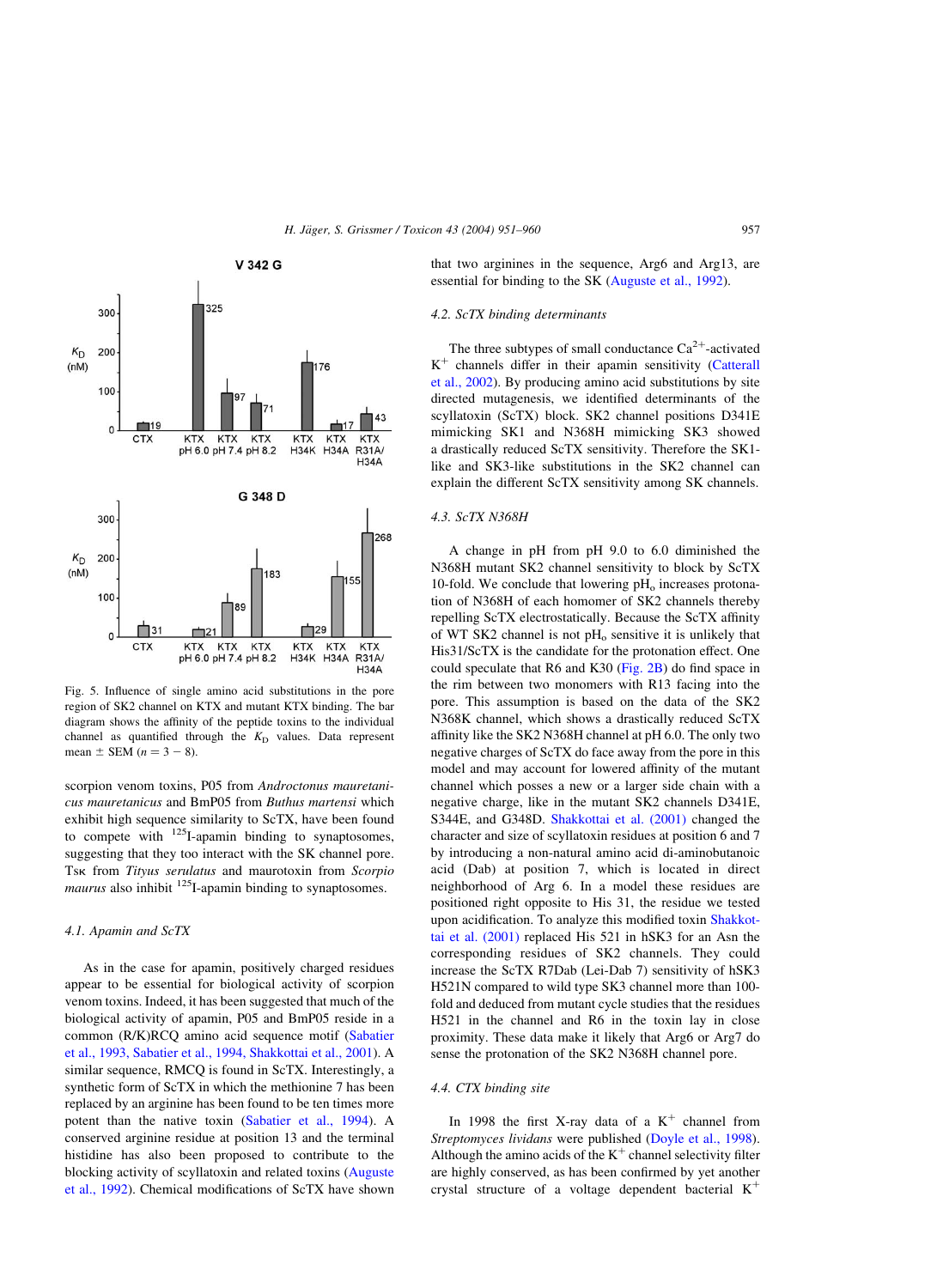channel, KvAP from Aeropyrum pernix ([Jiang et al., 2003](#page-9-0)), the residues lining the entryway are quite variable. One big advantage of peptide toxins is that their affinity to the external pore is determined by their 3-D surface, which is much larger as other blockers like TEA or the plant alkaloid d-tubocurarine (dTC). The characteristic fold of the toxins is held rigidly by two to four disulfide bridges, which made them useful for mutant cycle analysis. We tried to prove the concept that if SK, IK, and Kv channels are similar in there surface structure they should behave similarly on substitutions in that region. The amino acid sequence of SK channels exhibit about 40% identity with the intermediate conductance, calcium-activated potassium channel, IKCa1, which is selectively blocked by charybdotoxin (CTX) and about 35% identity with the *Shaker*-like  $K^+$  channel. In the past studies employing site-directed mutagenesis of the KcsA, Shaker, Kv1.1, Kv1.3 and IK  $K^+$  channel have mapped the scorpion toxin binding site to regions corresponding to the extracellular entryway of the  $K^+$  channel. From Shaker  $K^+$  channel and IK channel it is known that at position V342 (equivalent to Shaker position 425) a small side chain and at S344 and G348 equivalent positions negative charges are favorable to confer CTX sensitivity to these channels [\(Fig. 1](#page-2-0)) [\(Goldstein et al., 1994](#page-9-0)). The authors suggested that some of the 2000-fold increase in CTX sensitivity of F425G channels is due to the ability of the toxin to move deeper into the channel vestibule owing to the elimination of the steric interaction of toxin threonines 8 and 9 and the phenol ring on the phenylalanines at channel position 425. This reduction in size enables the toxin to enter the pore and creates a CTX binding site. Therefore we wanted to test if a reduction of side chain lengths of the valine side chain at position V342 make the ScTX sensitive SK2 channel CTX-sensitive. We found that we created new high affinity binding sites for CTX and KTX in SK2 V342G, SK2 S344E and SK2 G348D proteins. Like for the KcsA (Q58A) and Shaker (F425G) channels a small uncharged amino acid at SK2 position 342 is necessary for creating a high affinity CTX binding site  $(K_d = 19 \text{ nM})$  as well as negative charges at Shaker 427 and 431 equivalent positions [\(Fig. 1\)](#page-2-0). Comparing the CTX sensitivity of the IK channel with a  $K<sub>D</sub> = 5$  nM and Kv1.3 ( $K<sub>D</sub> = 2 - 3$  nM) with the V342G mutant SK2 channel  $(K_D = 19 \text{ nM})$  we generated a very good binding surface for CTX. The affinity of KTX of V342G SK2 mutant channel was in the range of mKv1.1 KTX affinity with about 62 nM. On the other hand the ScTX affinity of the V342G mutant channel was drastically reduced by the substitution of valine for glycine. Interestingly currents through V342G, S344E, and G348D mutant channel were not AgTX2 sensitive (data not shown). These results demonstrate that the overall structures of the ScTX receptor sites of the SK2 and the Shaker  $K^+$  channel are very similar in this region of the outer pore and that different toxin surfaces are able to plug one 'pore-type'. This conclusion justifies the use of energetic data borrowed from the *Shaker* and also from the KcsA  $K^+$  channel studies

to assist in the docking of peptide toxins onto the SK2 channel structure. No estimations could be drawn for the S5 near pore loop of SK2 channels because we did not examine this part.

# 4.5. Differences between ScTX and CTX

CTX possesses the complete motif common to all scorpion toxins; this motif being stabilized in particular by a cluster of hydrophobic side chains while CTX interacts with its receptor by the  $\beta$ -sheet surface ([Park and Miller,](#page-9-0) [1992a](#page-9-0)). ScTX is shorter, the  $\beta$ -sheet, and the connection between the helix and the sheet is different from that of charybdotoxin. The situation is rather different for ScTX [\(Auguste et al., 1992\)](#page-8-0), which blocks the SK channels. Chemical modifications of Arg 6, Arg 13, and His 31 abolished both the binding on rat brain calcium activated  $K^+$ channels and the toxin capacity to contract guinea pig taenia coli, while simultaneous modification of Lys 20, Lys 25, and Lys 30 modifies the activity of the toxin on taenia coil but does not alter the binding on rat brain channels. From this, Auguste et al., conclude that ScTX interacts with its receptor by the helix side of the toxin and that the  $\beta$ -sheet charged surface is important for a second step following toxin binding. Even there are major differences in the twodimensional structure ScTX and CTX show an astonishing similarity in there three-dimensional structure focusing on the residues R6, R13, and K30 of ScTX and R25, K27, and K31 of CTX (see [Fig. 2B\)](#page-3-0). A pH effect of ScTX binding on wt SK2 channel was not observed probably because H31 of ScTX is very close to Lys 30 of ScTX, which is bigger in size and positively charged and might also exert an influence on the pKa value of ScTX H31.

#### 4.6. KTX binding site

There are several others CTX-like toxins like KTX or NTX that have a high degree of sequence identity and similar tertiary fold like CTX. KTX R31 and H34 are suitable position to examine the orientation of KTX binding to the SK2 pore because V342G and G348E mutant SK2 channel showed a pH dependence of binding. Further KTX mutants were already well characterized on Kv1.1 channel in our lab ([Wrisch and Grissmer, 2000\)](#page-9-0). H34 of KTX interacts with only one subunit of the channel tetramer at position 342 and 348 because the short distances determined by mutant cycle analysis exclude the interaction of H34 with amino acids 342 and 348 of opposite subunits. H34 of KTX has a strong influence on SK2 channel position 342 and a shows interaction with position 348. From energy coupling we conclude that H34 is  $3.7 \text{ Å}$  away from position 342 and 3.3 Å away from position 348. From mutant cycle analysis data we can deduce that  $R31/KTX$  is less than 5 Å away from position 342 and not in contact with position 348, therefore R31 should face into the rim between two monomers like for Kv1.1 and Kv1.3 channels. The strong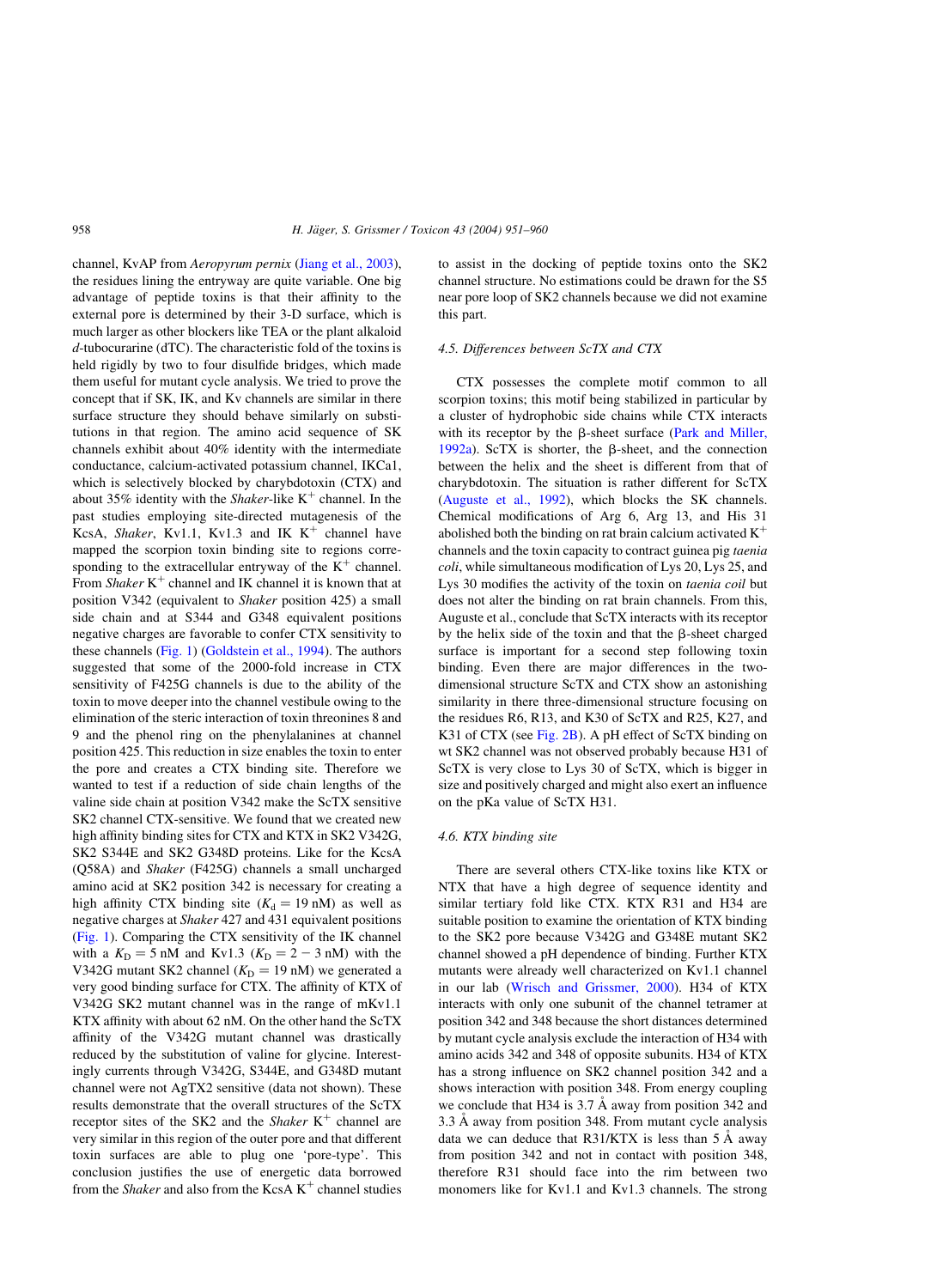<span id="page-8-0"></span>interaction of position 342 with H34 also might explain why the valine to glycine substitution was so important to create a KTX binding site.

#### 4.7. Mutant cycle analysis on position SK2 V342G

KTX R31A does bind better compared to wt and KTX wt does decrease affinity upon protonation in low pH buffer. This result is more complicated to explain. The only positively charged residues in the SK2 pore R335, H337 K373 are all very far away from the center of the pore. R31 could dive too deep into the rim between two monomers getting repelled by K373. Explaining the fact that KTX H34A does bind with a higher affinity. The same could be true for H34 staying in conflict with K373 of another monomer of the tetramer. However, this effect may also be caused by steric changes as well.

#### 4.8. Mutant cycle analysis on position SK2 S344E

The relative low KTX affinity can be explained by the position of SK2 S344E. It is located more outward compared to the positions 342 and 348 and therefore pH effects were not observed. SK2 position 344 is probably too far away from the H34 in KTX to sense the protonation of the KTX molecule.

# 4.9. Mutant cycle analysis on position SK2 G348D

The negative charged residue at position SK2 G348D that creates a KTX binding site on the SK2 pore should bind KTX in its protonated form better than unprotonated and that was exactly what we found. Further the KTX H34A mutant showed a lower affinity compared to wt KTX and KTX H34K a higher affinity. Therefore we can deduce that position 348 stays in close contact to KTX H34 in the bound state and the interaction is ionic in nature. H34 of KTX lies right opposite of KTX R24 [\(Fig. 2B](#page-3-0)). For R24 it is known that it interacts with the SK2 G348 homologue of Kv1.3 D386 of another channel monomer on the other side of the vestibule (Aiyar et al., 1995). Therefore the flanking positive charges R24 and R31/34 do find space between two monomers of the channel pore similar as we expected it for the ScTX binding to the SK2 wt pore (compare [Fig. 2B\)](#page-3-0).

## 5. Conclusion

In summary, we characterized the major binding determinants for ScTX. We generated CTX and KTX sensitive mutant SK2 pores and could verify that KTX binds to the V342G or G348E mutant SK2 channel pore similar to KTX binding to the Kv1.1 pore. Therefore we conclude that with the existing data on toxin-receptor sites of voltagegated  $K^+$  channels and of the KcsA channel, these channel structures are good templates for models of the SK channel pore.

#### Acknowledgements

The authors would like to thank Dr John Adelman for providing us the SK2 plasmid, Dr Anja Wrisch for generating KTX mutants, and Ms Katharina Ruff for excellent technical assistance. This work was supported by grants from the Deutsche Forschungsgemeinschaft  $(Gr848/8-2)$  and the Bundesministerium für Bildung und Forschung (iZKF Ulm, B7).

# References

- Aiyar, J., Withka, J.M., Rizzi, J.P., Singleton, D.H., Andrews, G.C., Lin, W., Boyd, J., Hanson, D.C., Simon, M., Dethlefs, B., Lee, C., Hall, J.E., Gutman, G.A., Chandy, K.G., 1995. Topology of the pore-region of a  $K^+$  channel revealed by the NMR-derived structures of scorpion toxins. Neuron 15(5), 1169–1181.
- Auguste, P., Hugues, M., Grave, B., Gesquiere, J.C., Maes, P., Tartar, A., Romey, G., Schweitz, H., Lazdunski, M., 1990. Leiurotoxin I (scyllatoxin), a peptide ligand for  $Ca^{2(+)}$ -activated  $K^+$  channels, Chemical synthesis, radiolabeling, and receptor characterization. J. Biol. Chem. 265(8), 4753–4759.
- Auguste, P., Hugues, M., Borsotto, M., Thibault, J., Romey, G., Coppola, T., Lazdunski, M., 1992. Characterization and partial purification from pheochromocytoma cells of an endogenous equivalent of scyllatoxin, a scorpion toxin which blocks small conductance Ca<sup>(2+)</sup>-activated K<sup>+</sup> channels. Brain Res. 599(2), 230–236.
- Ausubel, F.M., Brent, R., Kingston, R.E., Moore, D.D., Seidman, J.G., Smith, J.A., Struhl, K., 1987. Current Protocols in Molecular Biology, Wiley, New York.
- Behrens, M.I., Jalil, P., Serani, A., Vergara, F., Alvarez, O., 1994. Possible role of apamin-sensitive  $K^+$  channels in myotonic dystrophy. Muscle Nerve 11, 1264–1270.
- Blanc, E., Lecomte, C., Rietschoten, J.V., Sabatier, J.M., Darbon, H., 1997. Solution structure of Tsk, a charybdotoxin-like scorpion toxin from Tityus serrulatus with high affinity for apamin-sensitive Ca<sup>(2+)</sup>-activated K<sup>+</sup> channels. Proteins 3, 359–369.
- Bretschneider, F., Wrisch, A., Lehmann-Horn, F., Grissmer, S., 1999. External tetraethylammonium as a molecular caliper for sensing the shape of the outer vestibule of potassium channels. Biophys. J. 76(5), 2351–2360.
- Castle, N.A., Strong, P.N., 1986. Identification of two toxins from scorpion (Leiurus quinquestriatus) venom which block distinct classes of calcium-activated potassium channel. FEBS Lett. 209(1), 117–121.
- Catterall, W.A., Chandy, K.G., Gutman, G.A., 2002. The IUPHAR Compenium of voltage gated potassium channels (ISBN 0-9533510-5-X), IUPHAR Media, UK.
- Chicchi, G.G., Gimenez-Gallego, G., Ber, E., Garcia, M.L., Winquist, R., Cascieri, M.A., 1988. Purification and characterization of a unique, potent inhibitor of apamin binding from